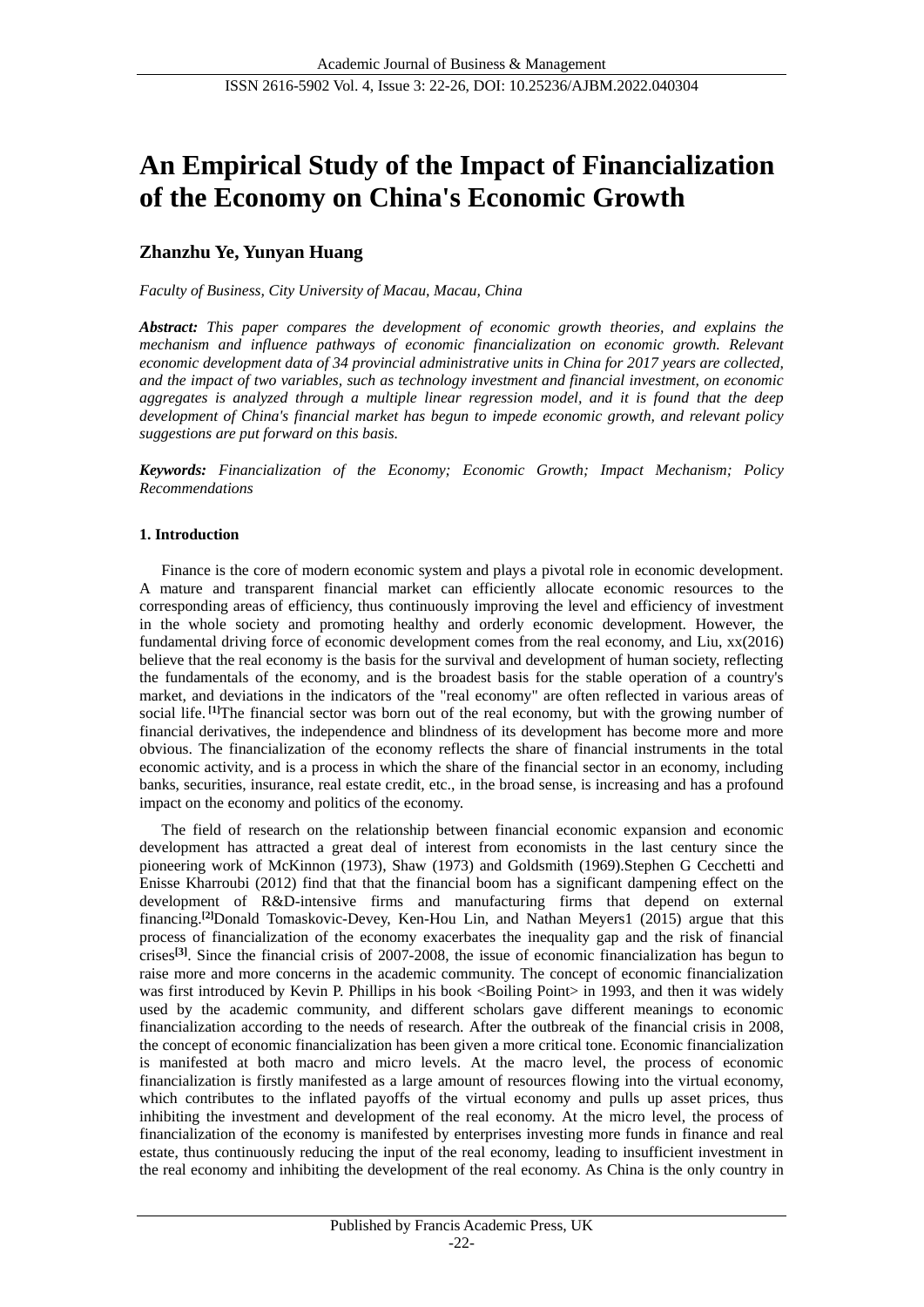the world with a complete industrial system and a large real economy with manufacturing industries as the mainstay, whether the development of financialization of the economy has a negative impact is the main question that this paper aims to answer and, based on this, to propose relevant policy recommendations.

#### **2. An Empirical Model**

#### *2.1 Influence the Explanation of Economic Growth Model*

Economic growth in the neoclassical economic growth model is influenced by four factors: technological progress, savings, population growth and investment, of which technological progress, savings and population growth are exogenous factors, while investment is an endogenous growth factor, and its basic economic growth mechanism is expressed as follows.

$$
g_t = \frac{dY_t}{Y_t} = \frac{dY_t}{dK_t} \times \frac{dK_t}{Y_t} = \frac{dY_t}{dK_t} \times \frac{I_t}{Y_t} = \frac{dY_t}{dK_t} \times \frac{\theta_t \times S_t}{Y_t} = E_t \times \theta_t \times S_t
$$
 (1)

Where  $g_t$  is the economic growth rate for the current year, and  $Y_t$  is the economic output (GDP) in the current year,  $K_t$  is the stock of capital, and  $\theta_t$  is the ratio of savings to investment, and  $E_t$  is the marginal rate of return to capital (investment efficiency), and  $s_t$  is the savings rate.

It is easy to see from equation (1) that the marginal rate of return to capital, the ratio of savings to investment and the savings rate together affect the rate of economic growth. However, this paper argues that the direct impact of financial development on economic growth is more evident in the ratio of savings to investment  $(\theta_t)$  and the savings rate  $(s_t)$ . Although financial development can also affect the efficiency of investment  $(E_t)$ , the efficiency of investment is more determined by capital accumulation and technology level, and finance indirectly affects the efficiency of investment through two channels: capital accumulation and technology level.

The financial system has a significant impact on the savings-to-investment ratio  $(\theta_t)$  and the savings rate  $(s_t)$  can be analyzed through both micro and macro perspectives. At the micro level, financial markets and financial intermediaries emerge to help firms in need of investment to obtain information about funds and reduce the cost of transactions, while also giving groups and individuals holding idle funds a way to profit through capital. From a macro perspective, an important function of the financial system is to facilitate the efficient allocation of economic resources in an uncertain environment and to reduce the risks arising in the course of investment transactions. In the course of the financial system's functioning, economic resources are well allocated to projects with higher returns on capital, a process that undoubtedly increases the ratio of savings to investment, enhances the willingness of economic individuals to invest as a whole, and makes the economic system full of liquidity.

The efficiency of investment in the real sector of the economy  $(E_t)$  growth depends on the economic externality exhibited by the process of capital accumulation and technological upgrading. This externality counteracts the diminishing marginal output and ultimately allows the emergence of economies of scale. This externality arises from the accumulation of knowledge and the increase in the level of technology. The accumulation of knowledge comes from the increase in the level of human resources and the increase in the level of technology comes from the increase in the level of R&D.



*Figure 1: The impact of financial markets on economic growth*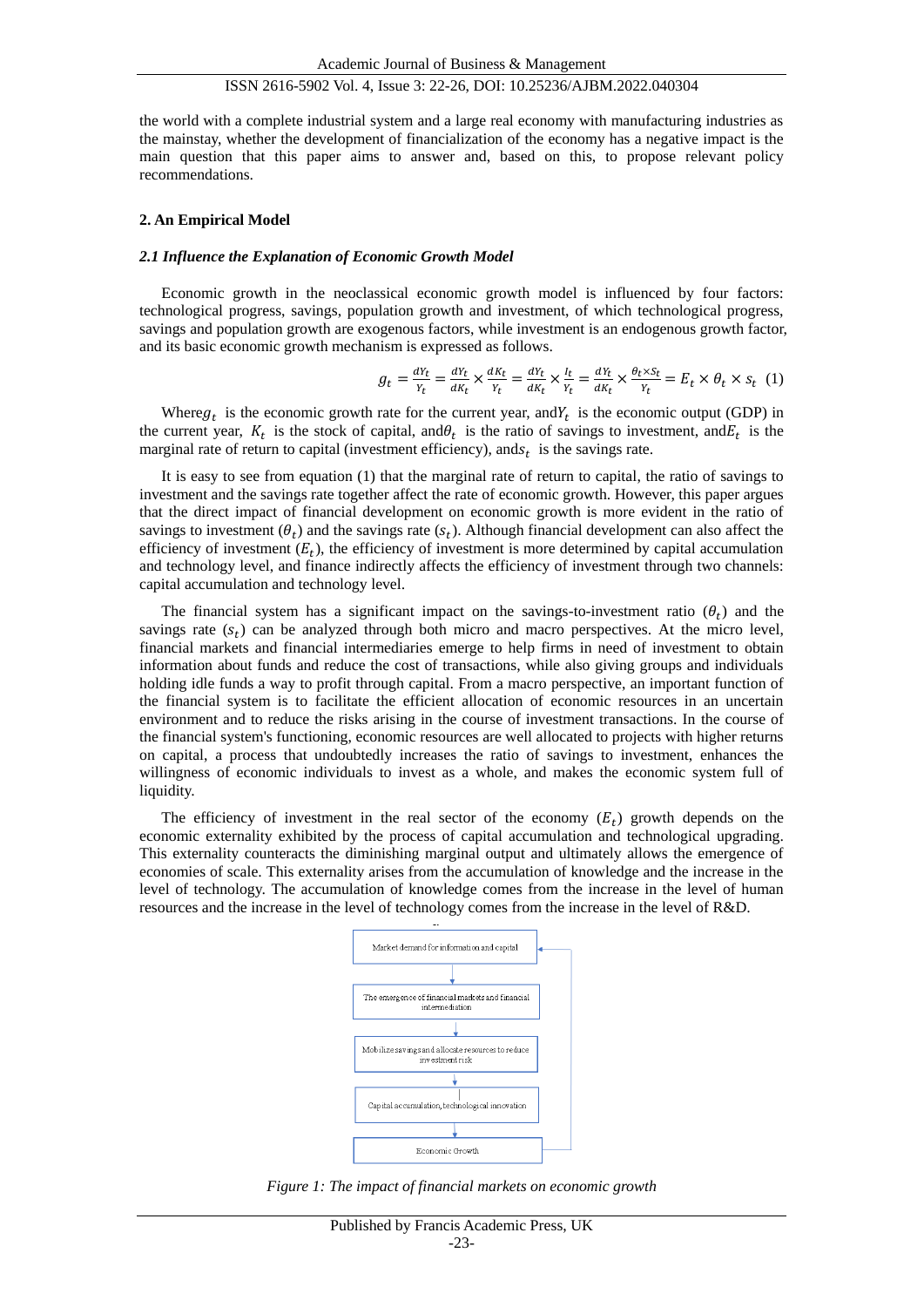#### *2.2 The Model of Correlation between Financial Development and Economic Development*

For a model describing the mechanism of correlation between financial development and economic development, refer to Ross Levine (1997) empirical regression equation **[4] .**

$$
G_j = \alpha + \beta_1 F_i + \beta_2 X + \varepsilon \quad (2)
$$

Of these, the  $F_i$  denotes financial development indicators, which include relevant factors such as commercial bank size, stock market size, private credit size and financial depth.  $X$  are factors affecting growth other than financial indicators, collectively referred to as the set of relevant variables, including disposable income per capita, national education level, fiscal policy, monetary policy, import and export trade, and political environment.  $G_i$  denotes the jth development indicator, including GDP growth rate, GDP per capita growth rate, capital per capita growth rate, etc. $\varepsilon$  is the random disturbance term.

Financial development indicators mainly include Financial Interrelations Ratio (FIR), monetization rate (financial depth), stock market development index, bond market development index, and financial asset price index, etc. In the model considered in this paper, three factors are introduced: financial correlation ratio, monetization rate and financial asset price index.

#### *2.3 An Extended Model Proposed in This Paper*

Based on the above analysis and the Ross Levine (1997) empirical regression equation, the regression model in this paper is established as follows.

$$
lgY = \alpha + \beta_1 \frac{R\&D}{I} + \beta_2 u + \beta_3 \frac{S}{GDP} + \beta_4 \frac{I_1}{I} + \varepsilon
$$
 (3)

Where R&D is the total research expenditure for the year.  $\frac{R&D}{I}$  This data reflects the ratio of intangible capital to total investment, which reflects the progress of the region's technological level and directly affects the efficiency of investment  $(E_t)$ . u is the regional unemployment rate, which directly affects the savings rate of the population and the rate of economic development, and is an important indicator of economic and social performance.  $\frac{S}{GDP}$  is the ratio of incremental regional financing to regional GDP, which reflects the level of financing in the region and reflects the degree of financial development of the region from the side. $\frac{l_1}{l}$  is the ratio of real estate investment to fixed asset investment, with the increasing financial attributes of the real estate industry, so the factor of real estate scale is introduced into the model, and  $\varepsilon$  is the random disturbance term.

In this paper, this data was analyzed using STATA software based on data from 34 provincial administrative in 2017 years in China, and the results are shown in Table 1.

| lgY                                    | Coef.     | St. Err. | t-value  | p-value              | [95% Conf                                                                    | Interval] | Sig |  |
|----------------------------------------|-----------|----------|----------|----------------------|------------------------------------------------------------------------------|-----------|-----|--|
| R&D/I                                  | 44.271    | 7.521    | 5.89     | $\theta$             | 28.811                                                                       | 59.731    | *** |  |
| u                                      | $-38.184$ | 16.867   | $-2.26$  | .032                 | $-72.855$                                                                    | $-3.513$  | **  |  |
| S/GDP                                  | $-5.381$  | .842     | $-6.39$  | $\Omega$             | $-7.112$                                                                     | $-3.65$   | *** |  |
| 11/I                                   | $-5.146$  | 1.732    | $-2.97$  | .006                 | $-8.706$                                                                     | $-1.586$  | *** |  |
| Constant                               | 12.377    | .726     | 17.04    | $\Omega$             | 10.884                                                                       | 13.87     | *** |  |
|                                        |           |          |          |                      |                                                                              |           |     |  |
| Mean dependent var                     | 9.827     |          |          | SD dependent var     |                                                                              | 0.984     |     |  |
| R-squared                              | 0.745     |          |          | Number of obs        |                                                                              | 31        |     |  |
| F-test                                 | 19.031    |          | Prob > F |                      |                                                                              | 0.000     |     |  |
| Akaike crit. (AIC)                     |           | 53.531   |          | Bayesian crit. (BIC) |                                                                              | 60.701    |     |  |
| *** $p < 01$ , ** $p < 05$ , * $p < 1$ |           |          |          |                      |                                                                              |           |     |  |
|                                        |           |          |          |                      | Data from China Financial Yearbook (2018), China Statistical Yearbook (2018) |           |     |  |

*Table 1: Regression analysis based on 2017-year data*

Based on the regression analysis, we first examine the effect of  $\frac{R\&D}{I}$  .Based on this, it is easy to see that intangible investment in science and technology and human resources has a significant enhancement effect on the total economy, which reflects that the most favorable macro policy for economic growth is still to strengthen the investment in science and technology and human resources training, and the long-term economic development still relies on technological progress. The graph shows that the share of intangible capital in most regions of China is still in the growth zone, which shows that continuing to increase the scale of investment in technology and education is still valid for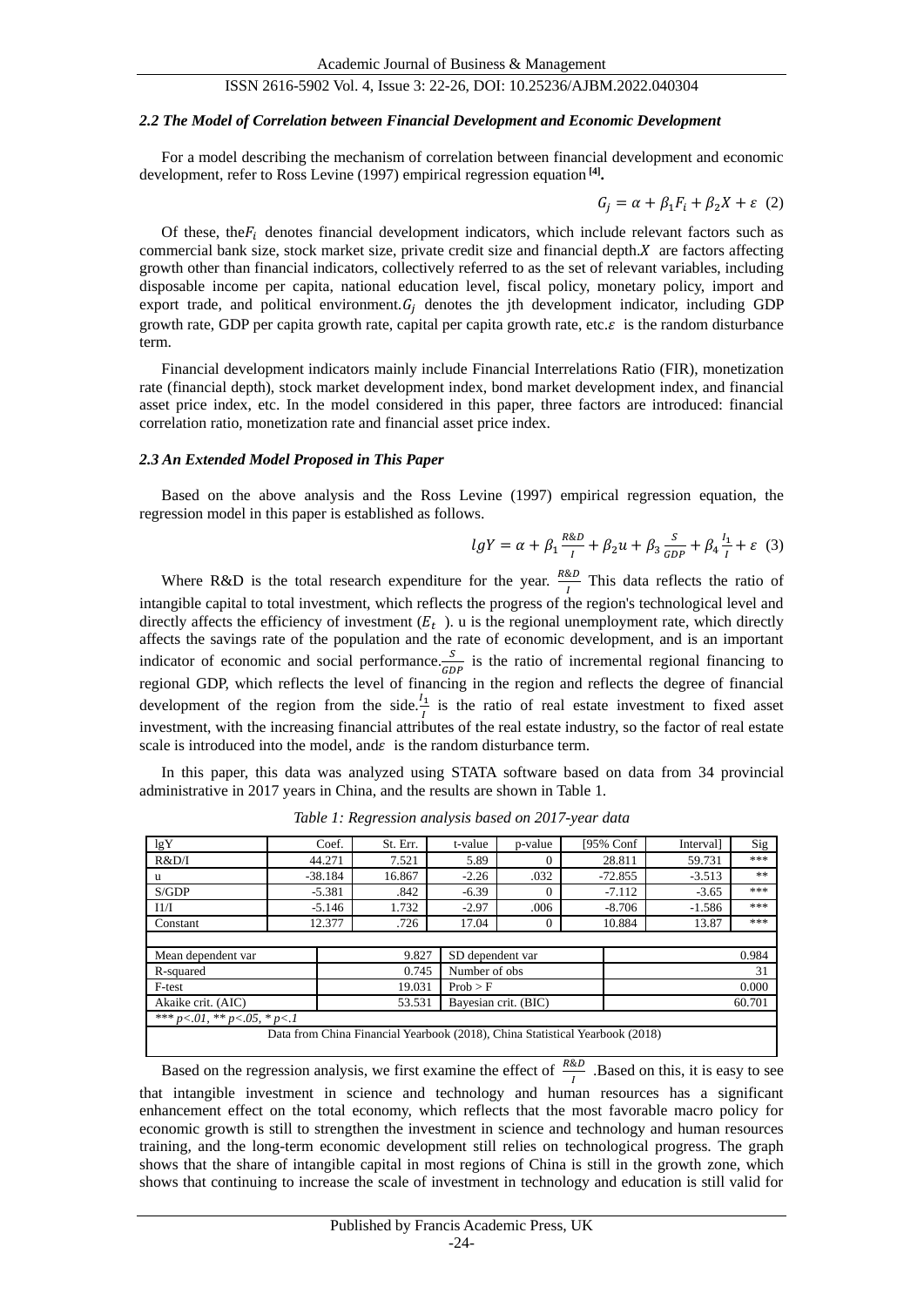the time being.



*Figure 2: Regression plot of intangible capital share on the logarithm of output*

It is worth noting that, based on the results of the regression analysis, we found that the two variables describing the development status of the financial market $\frac{s}{GDP}$  and  $\frac{l_1}{l}$  have a dampening effect on economic aggregates, which shows that the current financial development has started to harm the economic growth. At the macro level, the excessive development of financial markets has begun to inhibit economic growth due to the diminishing marginal utility of factors, which is reflected in the "crowding out effect" of the financial sector on real investment by taking up a large amount of capital and pushing up the prices of production materials. At the micro level, the excessive development of the financial sector has changed the investment behavior of enterprises. Due to the high rate of return of finance and the liquidity required for production and operation, enterprises invest more funds in real estate and finance, thus neglecting investment in industry. For enterprises with excessive economic financial investment, the "crowding out effect" will lead to insufficient investment in industry, but for enterprises with insufficient investment, the high financing cost caused by excessive economic financialization will also inhibit their investment in industry, the phenomenon of economic financialization from two perspectives simultaneously inhibit the development of industry and reduce the efficiency of investment.

## **3. Policy Recommendations**

Financialization of the economy is a "double-edged sword", on the one hand, it can promote the rational flow of economic resources, improve resource utilization and investment efficiency, and promote economic growth. On the other hand, it can also crowd out the resources of the real economy and raise asset prices, which may lead to an "economic bubble". Based on the findings of this paper, the following policy recommendations are proposed for the development of financialization of the economy.

First, we should strengthen the supervision of the capital market and promptly dissolve the blindness of capital operation. Capital is profit-seeking, in the conditions of market economy, the development of the capital market always inevitably deviates from the national and social period, showing a certain blindness. This requires strengthening the supervision of the capital market to make it develop along a healthy track.

Second, monetary policy should be used wisely to continuously enhance the rationality of capital flows. The degree of financialization of the economy is to a large extent related to the flow of money. When there is a large amount of idle funds in the capital market, and these funds can not find a higher rate of return on investment projects, the intrinsic motivation of "money to make money" is born. At present, we should adhere to the structural control-based monetary policy, to strengthen the initiatives related to the release of targeted liquidity, focusing on supporting financing difficulties, financing expensive private enterprises, small and micro enterprises and other weak links in the national economy. At the same time, we should also continue to increase direct financing in the capital market, increase the issuance of bonds and listing of enterprises for financing, and open up more resources for the real economy.

Third, we should vigorously promote industrial upgrading and continuously enhance the real nature of capital flow. The financialization of the economy depends to some extent on the result of comparing